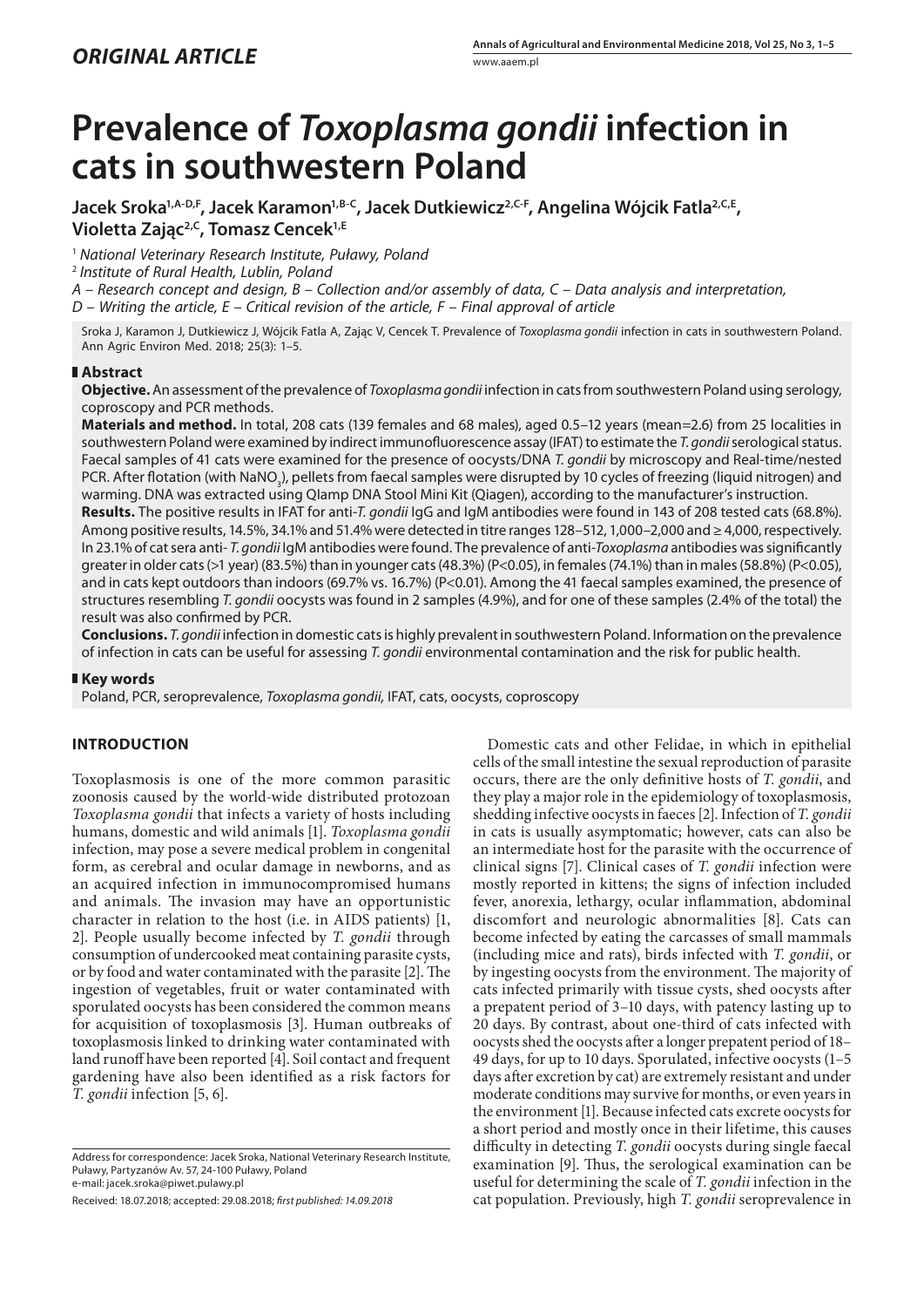goats (70%) [10], pigs (10.4%) and cattle (19.3%) [11] were reported in the region of present study (Silesian province); human cases of toxoplasmosis were also reported from this area [12].

## **OBJECTIVE**

The aim of present study was to evaluate the occurrence of *T. gondii* infection in cats from southwestern Poland (Silesia) using serology, coproscopy and PCR methods, to assess the potential environmental contamination by the parasite, and the threat for human and animal health.

## **MATERIALS AND METHOD**

**Region of study.** The Silesian province is located in southwestern Poland (Fig. 1) and constitutes nearly 3.9% of the country's area. The region is inhabited by almost 5,000,000 people, living in a high density of 393 people/km². The region covers an area of varied landscape, from mountains through the woodlands to the urbanized areas. The region has numerous water reservoirs which supply water to the cities and towns.



**Figure 1.** Location of the study area in Poland

**Data collection.** Questionnaires were collected with data provided by animals owners about age, gender, breed, outdoor access, type of location (urban/rural), and diet.

**Serological examination.** In total, 208 European breed and cross-bred cats – 139 females and 68 males (data of gender for one cat was unavailable), aged 0.5–12 years (mean=2.6) from 25 localities in southwestern Poland were examined. Sera were obtained by venipuncture of the brachial or jugular vein, left to clot, and after centrifugation  $(2,100 \times g$  for 10 min) kept at the temperature of −20 °C until analysis.

For the detection of *T. gondii* IgM and IgG antibodies, sera of cats were examined using immunofluorescence antibody test (IFAT). Twenty microliters of each serum diluted in PBS was applied to slides coated with whole tachyzoites of *T. gondii* RH strain as antigen (BioMerieux), and incubated in a humid chamber for 30 min at 37 °C. Slides were washed with PBS ( $2 \times 5$  min) and incubated in a humid chamber for 30 min at 37 °C with 20 µl of FELINE IgM and IgG FITC

anti-immunoglobulin conjugates (VMRD, Inc., USA). After washing (as described above) and drying, the slides were viewed under a UV microscope (Olympus BX51). The cutoff of the fluorescence test was established at the dilution of sera – 1:128 and 1:16 for *T. gondii* IgG and IgM positive feline origin controls, respectively (VMRD, Inc., USA). The bright green colour of the tachyzoites surface under ultraviolet light was considered a positive result.

**Faecal examination.** Stool samples of 41 cats were collected and examined. Two grams of each sample were placed in a test-tube (15 ml), mixed with 0.7 ml redistilled  $H_2O$  and homogenized. Subsequently, a seven-fold volume of flotation fluid NaNO<sub>2</sub> was added to the tube, after which the tube was left for 20 minutes. In the next step, the surface liquid of the suspension (150–200 µl) was taken using a Pasteur pipette and placed into an Eppendorf tube. Each pellet was divided into 2 parts, of which one part was examined by microscopy, while the second was used for DNA extraction.

DNA was extracted using the commercial set QIamp DNA Stool Mini Kit (Qiagen) according to the producer's instruction, followed by 10 cycles of freezing (in liquid nitrogen) and warming (in a water bath at 60 °C) in order to disrupt the oocysts. DNA samples were examined by Real time PCR according to the method described by Lin et al. [13], and by nested PCR using the method described by Grigg and Boothroyd [14].

**Statistical analysis.** The results were analysed with χ2 test, using STATISTICA v. 5.1 package (Statsoft, Tulsa, OK, USA).

### **RESULTS**

**Serology.** In IFAT, positive results for IgG and IgM antibodies were found in 143 of 208 tested cats (68.8%). Among IgG positive results (66.3%), 14.5%, 34.1% and 51.4% were detected in titre ranges 128–512, 1,000–2,000 and  $\geq 4,000$ , respectively. *T. gondii* specific IgM antibodies occurred in 23.1% of cats (Tab. 1). Five cats showed only IgM, but no IgG antibodies, 43 cats showed both, IgM and IgG antibodies, whereas in 95 cats, IgG antibodies only were detected. (Fig. 2). Among cats with IgM positive results, the mean age of cats with low titre range (128 -512) of IgG was significantly lower (mean 1.69, SD=0.8) than the mean age of cats with higher IgG titre range (≥1,000) (mean 3.69, SD=3.1) (P<0.001).

**Statistical analysis.** It demonstrated the significantly greater prevalence of overall (IgG and IgM) anti-*Toxoplasma* antibodies in older cats (>1 year) (83.5%) than in younger cats (48.3%) (P<0.05), in females (74.1%) than in males (58.8%) (P<0.05), and in cats kept outdoors than indoors (69.7% *vs.* 16.7%) (P<0.01) (Fig. 2). Prevalence of anti-*T. gondii* antibodies was greater in cats from rural (72.9%) than urban (60.9%) areas, although the difference was not statistically significant (p=0.2687).

**Result of stool examination.** Among the examined 41 fecal samples of cats, the presence of structures resembling *T. gondii* oocysts was found in 2 samples (4.9%), and for one of these samples (2.4% of the total) the result was also confirmed by Real Time PCR.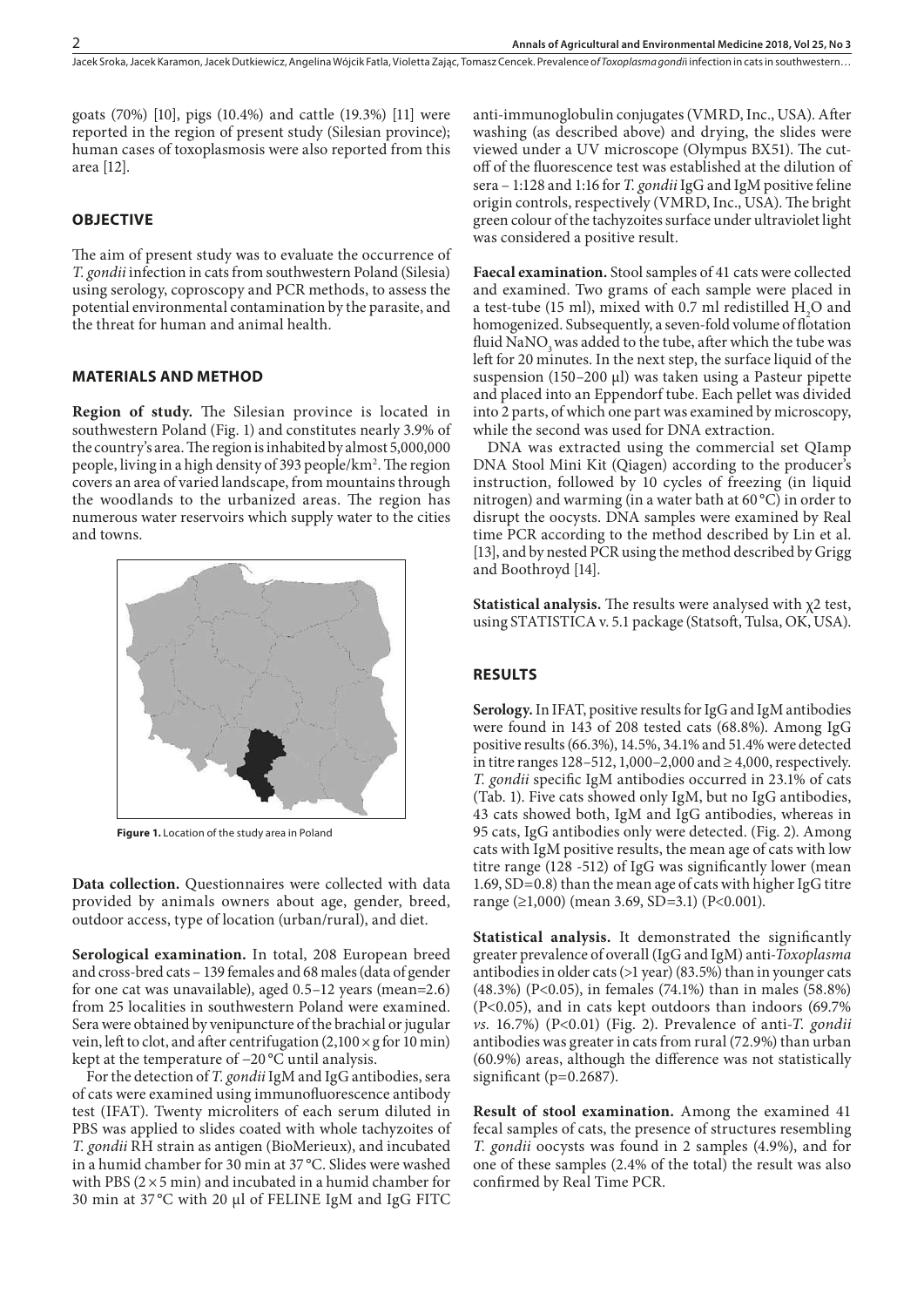| Table 1. Percentage of cats sera positive for T. gondii in IFAT |  |  |
|-----------------------------------------------------------------|--|--|
|-----------------------------------------------------------------|--|--|

| No. of<br>examined<br>cats |     | Positive results |                |                      |              |    |      |     |                      |  |
|----------------------------|-----|------------------|----------------|----------------------|--------------|----|------|-----|----------------------|--|
| 208                        | lgG |                  |                | lgG titre ranges (%) |              |    | lgM  |     | Total<br>IgG and IgM |  |
|                            | N   | %                | $128 -$<br>512 | $1,000 -$<br>2.000   | $\geq 4,000$ | N  | %    | N   | $\%$                 |  |
|                            | 138 | 66.3             | 14.5           | 34.1                 | 51.4         | 48 | 23.1 | 143 | 68.8                 |  |



**Figure 2.** Percentages of positive results of cats in particular class of antibodies

## **DISCUSSION**

The presented study showed 68.8% of seropositive results (IgG and IgM) among cats living in southwestern Poland. This result is similar to those obtained previously in other regions of Poland. A high percentage (70.6%) of seropositive results was reported for cats living in the city of Poznań [15]. Similar results (70.6% and 65.2%) were recorded for cats in the Olsztyn urban area [16, 17] and a little higher percentage (75%) for cats in the Lublin region [18]. A smaller percentage (52.5%) was reported for cats from the southwestern region of Poland [19].

In Europe, results similar to those presented in the current study were obtained in Belgium (70.2%) [20] and in the Czech Republic (61.3%) [21]. A lower seroprevalence was noted in Hungary (47.6%) [22] and in Italy 33%–50.4% [23, 24, 25]. A few studies have been performed in Spain where the seroprevalence ranged from 32.3%–63.4% [26, 27].

A study performed in Italy, showed results similar to the current study, in that the seropositive results were more frequent among females compared to males, but the difference did not attain a significant level [23]. The difference in seroprevalence between cats living in rural and urban area (72.9% and 60.9%) determined in the present study, may result from the difference in access to reservoirs of the parasite, i.e. prey animals or oocysts in the environment. Contrary to the current results, Papini et al. [23] reported a reverse dependence.

Worldwide, numerous studies have been carried out in cat populations, and depending on the geographical region, the method used, outdoor access of cats, the seroprevalence of *T. gondii* in cats ranges from 2.7%, up to 85% [26, 27, 28, 29, 30]. Higher prevalence was mostly reported in stray than in household cats, and in older than younger cats [19, 23, 27, 28, 31, 32, 33]. The correlation between seropositivity and increasing age of cats recorded in the presented study correspond with the results obtained by other authors [34, 35, 36]; however, a reverse dependence was also found [37, 38, 39].

The high seroprevalence stated in this study among the examined cats (68.8%) can be explained by a large proportion

of animals having outdoor access and their possibility to catch prey. Many of cats may be given raw meat in their diet, which also provides an opportunity for infection with *T. gondii*. Results of the study by Knaus and Fehler [40] showed significant differences between strays, with a seroprevalence of 72.5%, and household cats, with 40%. A smaller difference in seroprevalence was reported by Śmielewska-Loś and Pacoń [19] between cats kept in shelters (55%) and indoors (50%). The presented study showed a large difference in seropositivity between outdor (69.7%) and indoor cats (16.7%).

Serological examination is useful for indirect diagnosis of *T. gondii* infection and in epidemiological studies. The differences in titres of positive sera using different assays depends on the antigen profiles presented in each test for antibody detection. IFAT (Indirect Fluorescent Antibody Test) used in the presented study, is considered as a reference method. Comparison of MAT (modified agglutination test) and IFAT results performed by Macri et al. [41] showed a large degree of agreement for tested cat sera.

High anti*-T. gondii* IgM antibody levels suggest an active infection. In the course of *T. gondii* infection, IgM antibodies appear early, within 1–3 weeks, and decline rapidly within 3–16 weeks, while the specific IgG can be detected within 2–4 weeks, and remains detectable for many years. IgM can be present in kittens sera as the result of transplacental or lactational transfer of *T. gondii* infection. IgG alone indicate the chronic stage of infection and their presence suggest that the cat probably no longer excretes the oocysts [1, 42, 43].

In the current study, 23.1% of cats were IgM positive, which may indicate a recent infection, especially in the cases of cats with IgM alone or cats with an accompanying low titre range of IgG antibodies. The mean age of cats suspected of a recent infection was significantly lower in comparison with the mean age of cats with probable distant infection (IgM positive and high titre of IgG). Because IgM are occasionally also detected in the serum of cats with chronic infection, or as a false-positive IgM caused by autoimmune antibodies (rheumatoid factor or antinuclear antibodies) [43], it is likely that not all tested cats with anti-*T. gondii* IgM, had been recently infected. It is noteworthy that more than half of the cats reacting positively in the presented study showed a very high IFAT titre (≥4,000), which seems to indicate an active disease process.

Although cats are the animal reservoir of *T. gondii* infection, only a few reports are available on the *T. gondii* oocysts prevalence in cat faeces. The high *T. gondii* seroprevalence stated in presented study (68.8%) suggests a potentially wide distribution of oocysts in the environment. The seropositive cats are likely to have already shed a great number of *T. gondii* oocysts into environment. Oocysts become infective in the environment within 1–5 days (after sporulation) and can survive for months in soil and water [42]. Humans can become infected by consumption of water, vegetables and fruits contaminated with oocysts, or by ingestion of oocysts after contact with contaminated soil [3, 18, 44, 45, 46, 47]. However, microscopy has a low sensitivity and it is not fully reliable to discriminate between *T. gondii* oocysts and other coccidians [48]. *T. gondii* oocysts are morphologically and morphometrically similar to e.g. *Hammondia hammondi* [49, 50], which can give false positive results in faeces examination. Detection of *T. gondii* oocysts during routine examination of a cat population is rare (with up to several percent). In Italy, Pampiglione et al. [51] reported a 0.4% level of oocysts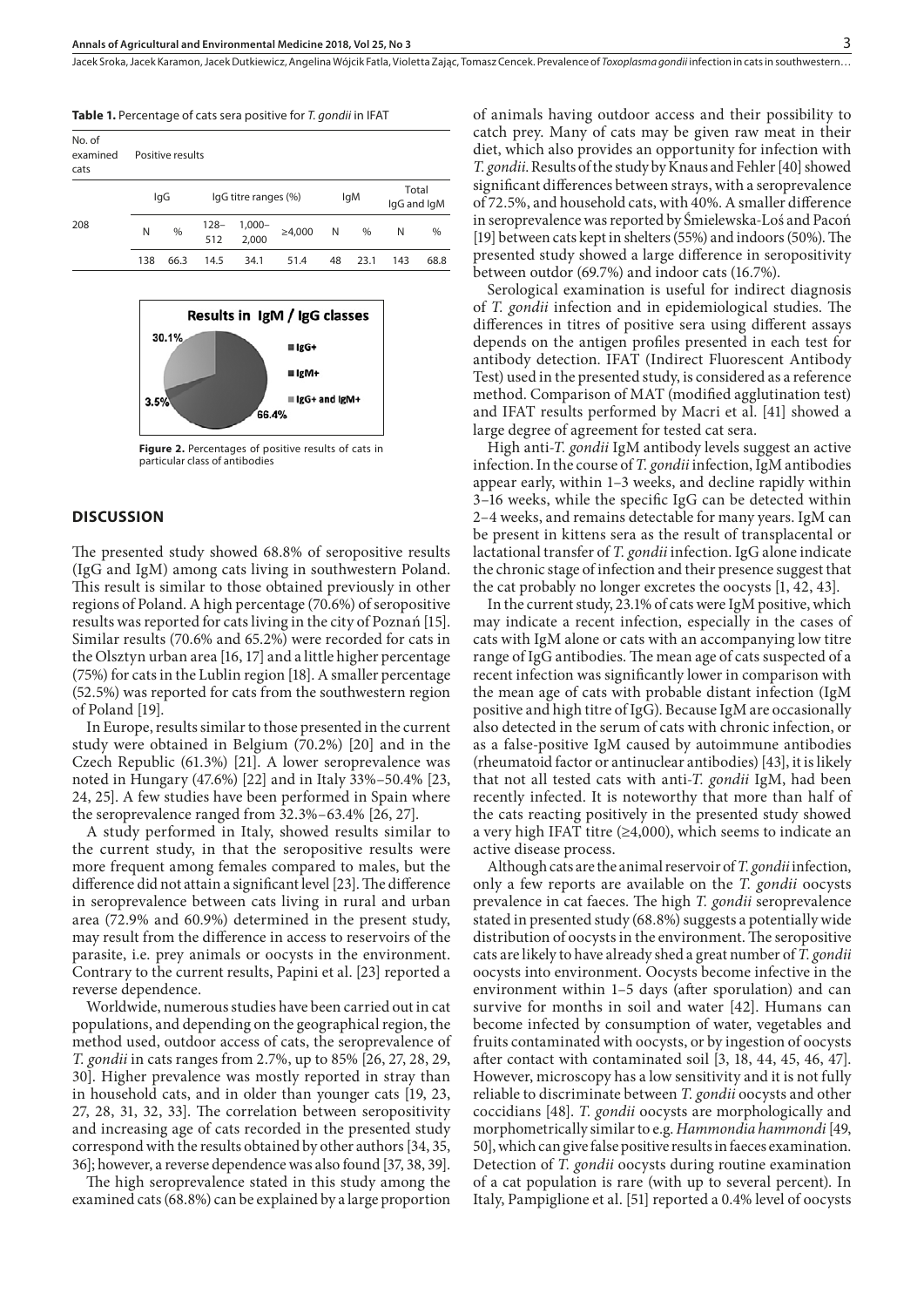prevalence in stray cats revealed by microscopy. In another study in Italy, a 6.6% positivity rate of *T. gondii* oocysts in faecal samples of 60 stray cats was reported [52]. Other studies also showed a low level of *T. gondii* oocysts detection: 1.3% in the Czech Republic, 0.11–1.1% in Germany, 0.3% in The Netherlands, 0.23% in France, 0.4% in Switzerland, 0.9–1.8% in USA and 1.3% in Brazil [53]. In the study performed by Schares et al. [54], microscopical identification was confirmed by PCR, and finally 0.11% of cats were found to shed *T. gondii* oocysts. The results of the presented study, in which only 2 samples of cat stool were identified as positive by microscopy (4.9%), and one sample was found to be positive by PCR (2.4%), seem to correspond with the results obtained by other authors.

#### **CONCLUSIONS**

The results of this study show a high seroprevalence of anti-*T. gondii* antibodies, mostly in very high titres of IgG, and a relatively low incidence of *T. gondii* oocysts excretion among the tested cat population from southwestern Poland. Nevertheless, if the fact is considered that infective oocysts are shed by cats only for a short time in their life, sometimes only once, the very high seropositivity stated in the presented study should be regarded as a more reliable index of the potential risk of human toxoplasmosis due to exposure to cats in a given area, as seropositive cats have most probably been either past or future oocyst shedders. In other words, the common presence of *T. gondii* antibodies in cats also suggests a large contamination of the environment by oocysts, which constitute a source of infection for humans and animals. Thus, information on the seroprevalence of infection in cats can be useful for assessing *T. gondii* environmental contamination and the risk for public health.

### **REFERENCES**

- 1. Dubey JP, Beattie CP. Toxoplasmosis of animals and man. 1st edition. Boca Raton: CRC Press. 1988.
- 2. Tenter AM, Heckeroth AR, Weiss LM. *Toxoplasma gondii*: from animals to humans. Int J Parasitol. 2000; 30: 1217–1258.
- 3. Dubey JP. Advances in the life cycle of *Toxoplasma gondii*. Int J Parasitol. 1998; 28: 1019–1024.
- 4. Bowie WR, King AS, Werker DH, Isaac-Renton JL, Bell A, Eng SB, Marion SA. Outbreak of toxoplasmosis associated with municipal drinking water. The BC *Toxoplasma* Investigation Team. Lancet 1997; 350: 173–177.
- 5. Jones JL, Muccioli C, Belfort Jr R, Holland GN, Roberts JM, Silveira C. Recently acquired *Toxoplasma gondii* infection, Brazil Emerg Infect Dis. 2006; 12: 582–587.
- 6. Cook AJC, Gilbert RE, Buffolano W, Zufferey J, Petersen E, Jenum PA et al. Sources of *Toxoplasma* infection in pregnant women: European multicentre case-control study. European Research Network on Congenital Toxoplasmosis. BMJ. 2000; 321: 142–147.
- 7. Dubey JP. Direct development of enteroepithelial stages of *Toxoplasma* in the intestines of cats fed cysts. Am J Vet Res. 1979; 40: 1634–1637.
- 8. Dubey JP. Toxoplasmosis in domestic cats and other felids. In: Toxoplasmosis of Animals and Humans, 2nd ed. CRC Press, Taylor & Francis Group; 2010. p. 95–118.
- 9. Dubey JP. Toxoplasmosis. J Am Vet Med Assoc. 1994; 205: 1593–1598.
- 10. Sroka J, Kusyk P, Bilska-Zając E, Karamon J, Dutkiewicz J, Wójcik-Fatla A, et al. Seroprevalence of *Toxoplasma gondii* infection in goats from the south-west region of Poland and the detection of *T. gondii* DNA in goat milk. Folia Parasitol. 2017; 64: 023. doi: 10.14411/fp.2017.023.
- 11. Sroka J, Karamon J, Cencek T, Dutkiewicz J. Preliminary assessment of usefulness of cELISA test for screening pig and cattle populations for

presence of antibodies against *Toxoplasma gondii*. Ann Agric Environ Med. 2011; 18(2): 335-339.

- 12. National Institute of Hygiene, National Research Center of Public Health (Poland). Infections with selected infectious diseases in Poland. Annual reports: 2002–2008.
- 13. Lin MH, Chen TC, Kuo TT, Tseng CC, Tseng CP. Real-time PCR for quantitative detection of *Toxoplasma gondii*. J Clin Microbiol. 2000; 38: 4121–4125.
- 14. Grigg ME, Boothroyd JC. Rapid identification of virulent type I strains of the protozoan pathogen *Toxoplasma gondii* by PCR restriction fragment length polymorphism analysis at the B1 gene. J Clin Microbiol. 2001; 39: 398–400.
- 15. Wąsiatycz G. Ekstensywność zarażenia kotów *Toxoplasma gondii* w Poznaniu i jego okolicy w aspekcie niebezpieczeństwa inwazji tego pierwotniaka dla człowieka. Wiad Parazytol. 1998; 44: 693–704.
- 16. Michalski M, Platt-Samoraj A, Mikulska-Skupień E,: *Toxoplasma gondii* antibodies in domestic cats in Olsztyn urban area, Poland. Wiad Parazytol. 2010; 56(3): 277–279.
- 17. Michalski M, Platt-Samoraj A. Prevalence of *Toxoplasma gondii* infection in cats from Olsztyn city. Wiad Parazytol. 2004; 50(2): 303– 305 (in Polish).
- 18. Sroka J, Wójcik-Fatla A, Szymańska J, Dutkiewicz J, Zając V, Zwoliński J. The occurrence of *Toxoplasma gondii* infection in people and animals from rural environment of Lublin region – estimate of potential role of water as a source of infection. Ann Agric Environ Med. 2010; 17: 125–132.
- 19. Smielewska-Loś E, Pacoń J. *Toxoplasma gondii* infection of cats in epizootiological and clinical aspects. Pol J Vet Sci. 2002; 5(4): 227–30.
- 20. Dorny P, Speybroeck N, Verstraete S, Baeke M, de Becker A, Berkvens D, Vercruysse J. Serological survey of *Toxoplasma gondii*, feline immunodeficiency virus and feline leukaemia virus in urban stray cats in Belgium. Vet Rec. 2002; 151: 626–629.
- 21. Svobodova V, Knotek Z, Svoboda M. Prevalence of IgG and IgM antibodies specific to *Toxoplasma gondii* in cats. Vet Parasitol. 1998; 80: 173–176.
- 22. Hornok S, Edelhofer R, Joachim A, Farkas R, Berta K, Répási A, Lakatos B. Seroprevalence of *Toxoplasma gondii* and *Neospora caninum* infection of cats in Hungary. Acta Vet Hung. 2008; 56: 81–88.
- 23. Papini R, Sbrana C, Rosa B, Saturni AM, Sorrentino AM, Cerretani M, Guidi G. Serological survey of *Toxoplasma gondii* infections in stray cats from Italy. Rev Med Vet. 2006; 157(4): 193–196.
- 24. D'amore E, Falcone E, Butani L, Tollis M. A serological survey of Feline immunodeficiency virus and *Toxoplasma gondii* in stray cats. Vet Res Com. 1997; 21: 355–359.
- 25. Macrí G, Masotti GF, Scholl F, Faini A, Villini E. Toxoplasmosi felina: sieroposività in un campione di gatti domestici e randagi. Atti Soc It Sc Vet. 1992; 46: 1413–1417.
- 26. Gauss CB, Almería S, Ortuno A, Garcia F, Dubey JP. Seroprevalence of *Toxoplasma gondii* antibodies in domestic cats from Barcelona, Spain. J Parasitol. 2003; 89: 1067–1068.
- 27. Miró G, Montoya A, Jiménez S, Frisuelos C, Mateo M, Fuentes I. Prevalence of antibodies to *Toxoplasma gondii* and intestinal parasites in stray, farm and household cats in Spain. Vet Parasitol. 2004; 126(3): 249–55.
- 28. Derakhshan M & Mousavi M. Serological survey of antibodies to *Toxoplasma gondii* in cats, goats, and sheep in Kerman, Iran. Comp Clin Pathol. 2014; 23: 267–268.
- 29. Ladiges WC, Digiacomo RF, Yamaguchi RA. Prevalence of *Toxoplasma gondii* antibodies and oocysts in pound source cats. J Am Vet Med Assoc. 1982; 180: 1334–1335.
- 30. Millán J, Cabezón O, Pabón M, Dubey JP, Almería S. Seroprevalence of *Toxoplasma gondii* and *Neospora caninum* in feral cats (*Felis silvestris catus*) in Majorca, Balearic Islands, Spain. Vet Parasitol. 2009; 165: 323–326.
- 31. Must K, HytoÈnen MK, Orro T, Lohi H, Jokelainen P. *Toxoplasma gondii* seroprevalence varies by cat breed. PLoS ONE, 2017; 12 (9): e0184659. https://doi.org/ 10.1371/journal.pone.0184659.
- 32. Meireles LR, Galisteo AJ Jr, Pompeu E, Andrade HF Jr. *Toxoplasma gondii* spreading in an urban area evaluated by seroprevalence in freeliving cats and dogs. Trop Med Int Health. 2004; 9: 876–881.
- 33. Lopes AP, Cardoso L, Rodrigues M. Serological survey of *Toxoplasma gondii* infection in domestic cats from northeastern Portugal. Vet Parasitol 2008; 155: 184–189.
- 34. Özkan AT, Celebi B, Babür C, Lucio-Forster A, Bowman DD, Lindsay DS. Investigation of anti-*Toxoplasma gondii* antibodies in cats of the Ankara region of Turkey using the Sabin-Feldman dye test and an indirect fluoresce antibody test. J Parasitol. 2008; 94: 817–820.